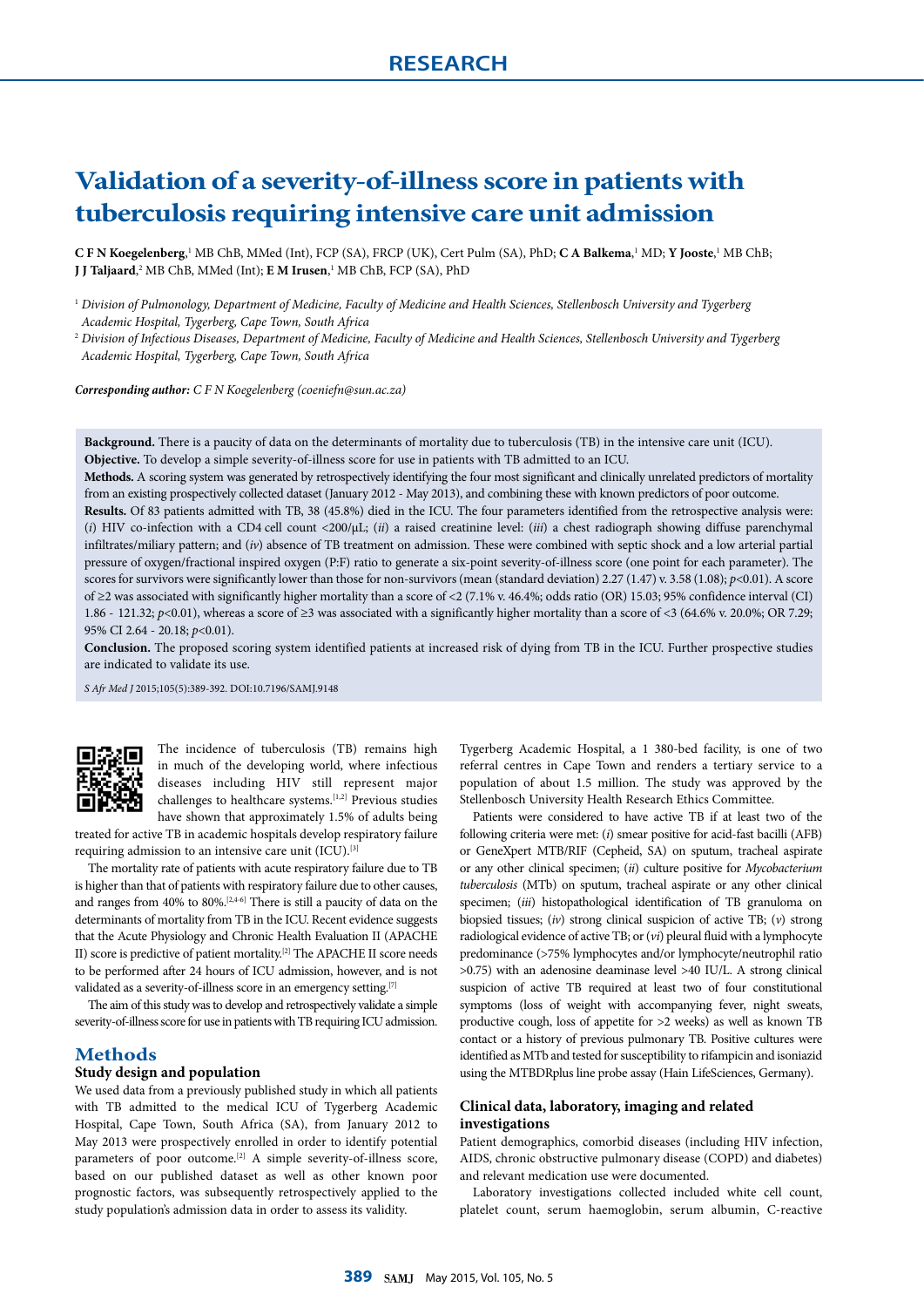protein, creatinine, alanine aminotransferase (ALT) and serum glucose. Absolute CD4 counts were measured in all HIV-positive patients. All admission chest radiographs were reviewed by two pulmonologists blinded to the clinical data and classified as follows: (*i*) cavitation; (*ii*) miliary or diffuse interstitial infiltrates; (*iii*) lobar consolidation; (*iv*) pleural effusion; (*v*) isolated lymphadenopathy; or (*vi*) normal. The APACHE II score was calculated for all patients during the first 24 hours of the ICU stay.<sup>[7]</sup>

#### **Management, course and complications**

All patients were managed according to local guidelines and received maximal supportive therapy.[2,8] The standard combination anti-TB treatment regimen was used unless significant renal or hepatic impairment or confirmed drug resistance was present.<sup>[8]</sup> Standard diagnostic criteria for the diagnosis of shock, renal failure, multiorgan dysfunction syndrome (MODS) and acute respiratory distress syndrome (ARDS) were used, as defined by accepted international criteria.[9-11] Patients were categorised as either ICU/hospital survivors or non-survivors.

## **Statistical aspects and development of the severity-ofillness score**

Descriptive statistics and  $\chi^2$  or Fisher's exact tests (where indicated) were performed on dichotomous categorical variables, and *t*-tests on continuous data. A scoring system was generated by identifying the four most significant and clinically unrelated parameters identified from the prospective data collection and combining these with two known predictors of poor outcome: septic shock and a low arterial partial pressure of oxygen/fractional inspired oxygen (P:F) ratio.<sup>[9,11]</sup> For simplicity, we decided not to generate a weighted scoring system.

## **Results**

## **Study population characteristics**

Over the study period, 83 patients with TB (mean (standard deviation (SD)) age 36.5 (12.9) years, 38 males, 44 HIV-positive) were admitted to the medical ICU. The majority of the patients (*n*=69, 83.1%) had active pulmonary TB; 14 patients had exclusive evidence of extrapulmonary TB and 23 had both pulmonary and extrapulmonary TB. Extrapulmonary involvement included pleural disease (*n*=13), disseminated disease (*n*=11), meningitis (*n*=7), abdominal TB (*n*=4)

**Table 1. Clinical data, ICU survivors v. non-survivors** 

and disease at other sites (*n*=2). Thirty-two patients (38.6%) were on TB treatment at the time of admission.

The mean duration of ICU admission was 11.9 days (range 1 - 56). The primary reason for admission was acute respiratory failure in two-thirds of patients (*n*=56). Other reasons included a decreased level of consciousness (*n*=7), surgery of the gastrointestinal tract (*n*=3) and concomitant disease not directly related to TB (*n*=3).

Tracheal aspirates (TAs) were obtained from all but three patients; 39.8% were AFB-positive. Mycobacterial cultures obtained from a variety of sites, including TAs, were positive in 48 patients (57.8%). Other sources included pleural fluid, cerebrospinal fluid (CSF), blood, lymph nodes, ascites, urine and placenta. The diagnosis of TB in the absence of direct microbiological proof was based on a high clinical probability combined with radiological evidence (*n*=14), pleural fluid analysis alone (*n*=5), CSF analysis (*n*=7) or histological findings (*n*=1). Only two patients had isoniazid monoresistance; none had multidrug-resistant TB (MDR-TB).

In total, 45 of 83 patients survived ICU admission (ICU mortality 45.8%) and 34 survived to hospital discharge (in-hospital mortality 59.0%). Three patients who were readmitted all survived their respective ICU and hospital admissions.

#### **Predictors of mortality**

The clinical, radiological and laboratory data of ICU survivors and non-survivors are summarised in Tables 1 - 3. Of the 31 patients with HIV co-infection and a CD4 count <200 cells/µL, 16 did not survive the ICU (OR 5.87; 95% CI 1.11 - 30.95; *p*=0.04).

Renal failure was present in 31 patients. Of these, 24 did not survive hospital admission (OR 3.70; 95% CI 1.15 - 10.09; *p*=0.02).

Neither ARDS (*n*=26, 35.6%) nor MODS (*n*=25, 30.1%) was associated with increased mortality. The ICU course was complicated by the development of ventilator-associated pneumonia in 19 patients (27.7%), which did not adversely influence outcome.

#### **Suggested severity-of-illness score**

We combined septic shock and a low P:F ratio with the following four parameters identified as potentially significant in our study cohort: (*i*) HIV with CD4 count<200 µL; (*ii*) renal failure; (*iii*) diffuse parenchymal infiltrates/miliary pattern on the chest radiograph; and (*iv*) absence of TB treatment on admission. We subsequently

|                                | All $(N=83)$ | Survivors $(N=45)$ | Non-survivors $(N=38)$ | <b>OR (95%CI)</b>      | $p$ -value   |
|--------------------------------|--------------|--------------------|------------------------|------------------------|--------------|
| Gender (female), n             | 45           | 25                 | 20                     | $0.89(0.37 - 2.11)$    | $\mathbf{1}$ |
| Age (years), mean (SD)         | 36.5(12.9)   | 35.2(11.6)         | 37.3(13.8)             | N/A                    | 0.80         |
| APACHE II, mean (SD)           | 20.7(8.3)    | 19.3(7.7)          | 22.4(8.8)              | N/A                    | 0.09         |
| Pulmonary TB, n                | 69           | 36                 | 33                     | $1.65(0.58 - 6.10)$    | 0.59         |
| Isolated pulmonary TB, $n$     | 46           | 23                 | 23                     | $1.47(0.61 - 3.52)$    | 0.52         |
| Extrapulmonary TB, $n$         | 37           | 22                 | 15                     | $0.68$ $(0.28 - 1.63)$ | 0.26         |
| Isolated extrapulmonary TB, n  | 14           | 9                  | 5                      | $0.61(0.18 - 1.99)$    | 0.56         |
| HIV-positive, $n$              | 44           | 26                 | 18                     | $0.66$ $(0.28 - 1.57)$ | 0.47         |
| HIV with CD4 <200, $n$         | 31/44        | 15/26              | 16/18                  | $5.87(1.11 - 30.95)$   | 0.04         |
| AIDS, $n$                      | 27           | 13                 | 14                     | $1.46(0.57 - 3.61)$    | 0.59         |
| Diabetes mellitus, $n$         | 9            | 5                  | $\overline{4}$         | $0.94(0.23-3.79)$      | $\mathbf{1}$ |
| COPD, $n$                      | 6            | $\overline{2}$     | $\overline{4}$         | $2.52(0.44 - 14.64)$   | 0.41         |
| TB treatment on admission, $n$ | 32           | 22                 | 10                     | $0.37(0.15 - 0.95)$    | 0.06         |
| $N/A$ = not applicable.        |              |                    |                        |                        |              |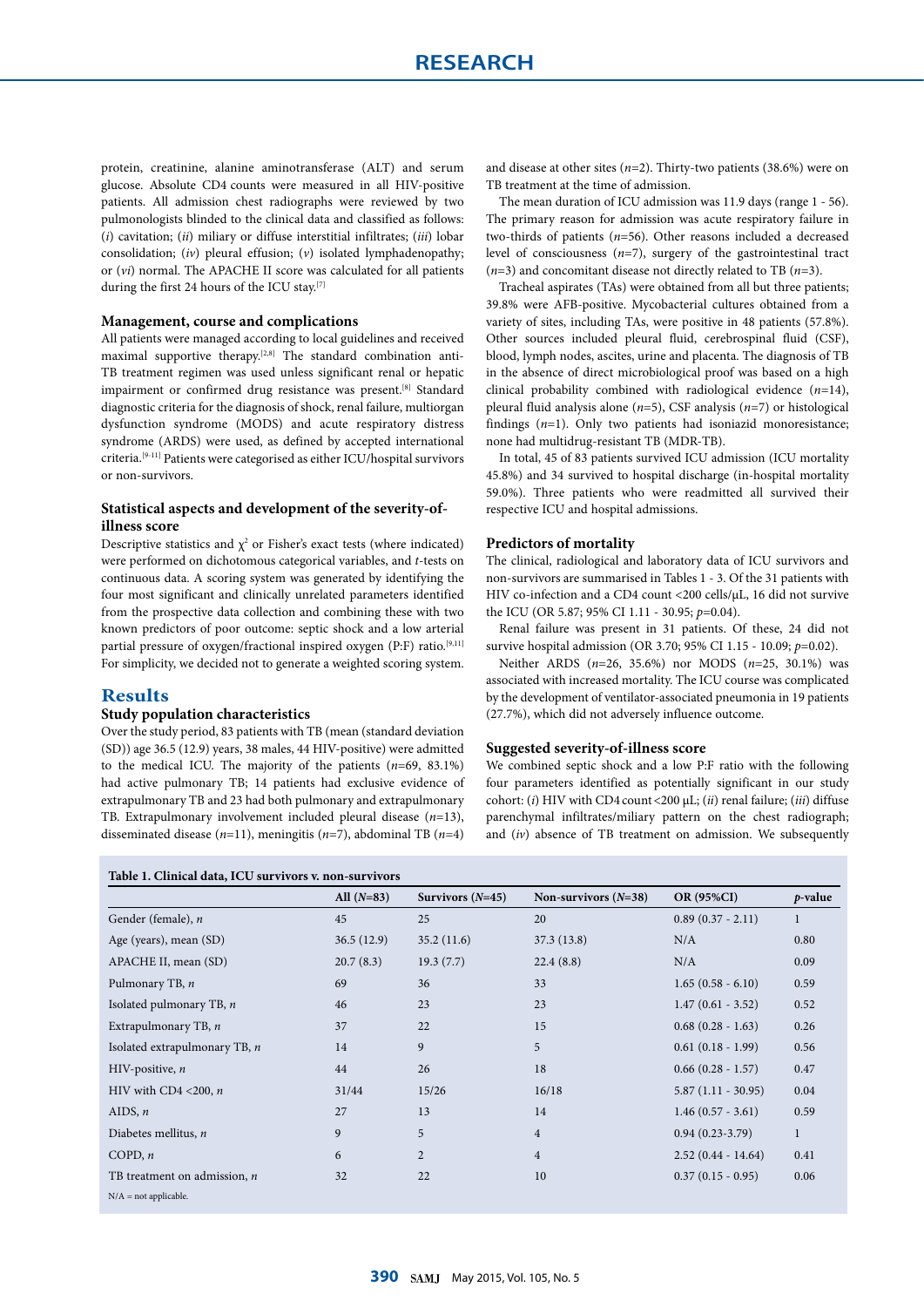| Table 2. Radiological findings, ICU survivors v. non-survivors |                  |                        |                                   |                       |            |
|----------------------------------------------------------------|------------------|------------------------|-----------------------------------|-----------------------|------------|
| Parameter                                                      | All $(N=83)$ , n | Survivors $(N=45)$ , n | Non-survivors $(N=38)$ , <i>n</i> | <b>OR (95%CI)</b>     | $p$ -value |
| Cavitation                                                     | 12               | 10                     | $\overline{2}$                    | $0.19(0.04 - 0.95)$   | 0.03       |
| Miliary and diffuse interstitial                               | 47               | 14                     | 33                                | $14.61(4.71 - 45.36)$ | < 0.01     |
| Lobar consolidation                                            | 16               | 15                     |                                   | $0.05(0.01 - 0.43)$   | < 0.01     |
| Pleural effusion                                               | 13               | 9                      | $\overline{4}$                    | $0.47(0.13 - 1.67)$   | 0.38       |
| Lymph node enlargement alone                                   |                  |                        | $\overline{0}$                    | N/A                   | N/A        |
| Normal                                                         |                  |                        | $\overline{0}$                    | N/A                   | N/A        |
| $N/A$ = not applicable.                                        |                  |                        |                                   |                       |            |
|                                                                |                  |                        |                                   |                       |            |

### **Table 2. Radiological findings, ICU survivors v. non-survivors**

**Table 3. Laboratory data, ICU survivors v. non-survivors** 

|                                     |                | Total $(N=83)$ | ICU survivors $(n=45)$ | ICU non-survivors $(n=38)$ |            |
|-------------------------------------|----------------|----------------|------------------------|----------------------------|------------|
| Parameter                           | Reference      | Mean $(SD)$    | Mean $(SD)$            | Mean $(SD)$                | $p$ -value |
| $CD4$ count (cells/ $\mu$ L)        | $600 - 1500$   | 160.2(163.6)   | 198.5(180.7)           | 104.8(119.1)               | 0.06       |
| P:F ratio                           | >300           | 215.2(113.2)   | 220.0(115.5)           | 209.4 (111.8)              | 0.67       |
| White cell count $(\times 10^9$ /L) | $4.0 - 11.0$   | 13.5(7.1)      | 14.1 $(6.7)$           | 12.8(7.6)                  | 0.41       |
| Platelet count $(\times 10^9$ /L)   | $150 - 400$    | 282.8 (165.7)  | 307.6 (175.1)          | 253.4 (150.9)              | 0.14       |
| Haemoglobin $(g/dL)$                | $12.0 - 15.0*$ | 9.76(2.41)     | 9.52(2.55)             | 10.04(2.23)                | 0.26       |
| Serum albumin $(g/L)$               | $35 - 50$      | 25.1(6.3)      | 25.1(7.0)              | 25.1(5.5)                  | 0.98       |
| C-reactive protein $(mg/L)$         | < 5            | 175.2(94.4)    | 168.8(93.3)            | 183.0(97.0)                | 0.53       |
| Creatinine $(\mu mol/L)$            | $<90*$         | 137.7 (152.0)  | 131.6 (139.4)          | 145.0 (167.4)              | 0.69       |
| ALT (U/L)                           | $5 - 40$       | 133.8(305.1)   | 178.6 (398.8)          | 84.8 (138.1)               | 0.21       |
| Serum glucose (mmol/L)              | $4.4 - 6.1$    | 8.80(4.76)     | 8.32(4.55)             | 9.35(5.00)                 | 0.33       |
| *For females.                       |                |                |                        |                            |            |

proposed the following scoring system, designated 'SCCOR-TB', with one point for each of the parameters: (*i*) septic shock; (*ii*) HIV with  $CD4 < 200/\mu L$ ; (*iii*) creatinine >140  $\mu$ mol/L (male) or >120 µmol/L (female); (*iv*) P:F <u>O<sub>2</sub></u> ratio <200; (*v*) chest <u>r</u>adiograph showing diffuse parenchymal infiltrates/miliary pattern; and (*vi*) absence of TB treatment on admission. The scoring system was subsequently retrospectively applied to the study population's admission data.

## **Mortality rates according to the suggested severity-of-illness score**

Severity-of-illness scores (Table 4) were significantly lower in survivors than in non-survivors (mean (SD) 2.27 (1.47) v. 3.58 (1.08);  $p$ <0.01). Moreover, a score of  $\geq$ 2 was associated with a significantly higher mortality than a score of  $\langle 2 \ (7.1\% \text{ v. } 46.4\%; \text{ OR } 15.03; 95\%$ CI 1.86 - 121.32;  $p$ <0.01). Likewise, a score of  $\geq$ 3 was associated with a significantly higher mortality than a score of <3 (64.6% v. 20.0%; OR 7.29; 95% CI 2.64 - 20.18; *p*<0.01).

## **Discussion**

We found the mortality rate among patients admitted to the ICU with TB to be extremely high: approximately 46% did not survive the ICU admission, and 59% died in hospital. Although only a few clinical parameters, special investigations or other ancillary tests predicted outcome, we were able to retrospectively validate a simple sixpoint scoring system based on septic shock, HIV with CD4 counts, creatinine values, P:F ratios, chest radiography and TB treatment on admission. Severity-of-illness scores were significantly lower in survivors than non-survivors. Almost 1/2 patients with a score of  $\geq$ 2 did not survive (v.  $\langle 1/10 \text{ with a score of } \langle 2; p \langle 0.01 \rangle$ , whereas  $2/3$ patients with a score of  $\geq$ 3 died (v. 1/5 with a score of <3; *p*<0.01).

|               | Table 4. Mortality rates according to the suggested severity-of- |
|---------------|------------------------------------------------------------------|
| illness score |                                                                  |

| <b>SCCOR-TB</b> | Total<br>$(N=83)$ , n | <b>Survivors</b><br>$(N=45)$ , n | Non-survivors<br>$(N=38), n$ | Mortality,<br>% |
|-----------------|-----------------------|----------------------------------|------------------------------|-----------------|
| $\leq$ 1        | 14                    | 13                               | $\mathbf{1}$                 | 7.1             |
| $\overline{2}$  | 21                    | 15                               | 6                            | 28.6            |
| 3               | 18                    | 10                               | 8                            | 44.4            |
| $\geq 4$        | 30                    | 7                                | 23                           | 76.7            |
| $<$ 2           | 14                    | 13                               | $\mathbf{1}$                 | 7.1             |
| $\geq$ 2        | 69                    | 32                               | 37                           | 46.4            |
| $<$ 3           | 35                    | 28                               | 7                            | 20.0            |
| $\geq$ 3        | 48                    | 17                               | 31                           | 64.6            |

Our mean APACHE II score of 20.7 predicted a mortality rate of 30 - 40%,[7] suggesting that this globally used score underestimates mortality in this population. Moreover, it is only calculated after 24 hours of admission, making it an impractical initial severity-of-illness score for use in patients with TB requiring ICU admission. Simple severity-of-illness scores have been shown to be accurate in predicting a poor outcome in other severe illnesses, e.g. the Severity-of-Illness Score for Toxic Epidermal Necrolysis (SCORTEN), which was recently validated at our institution.<sup>[12]</sup> Our data suggest that SCCOR-TB cutoffs of both ≥2 and ≥3 were associated with significant increments in mortality, which could potentially guide clinicians in identifying patients at a significantly increased risk of dying from TB in the ICU.